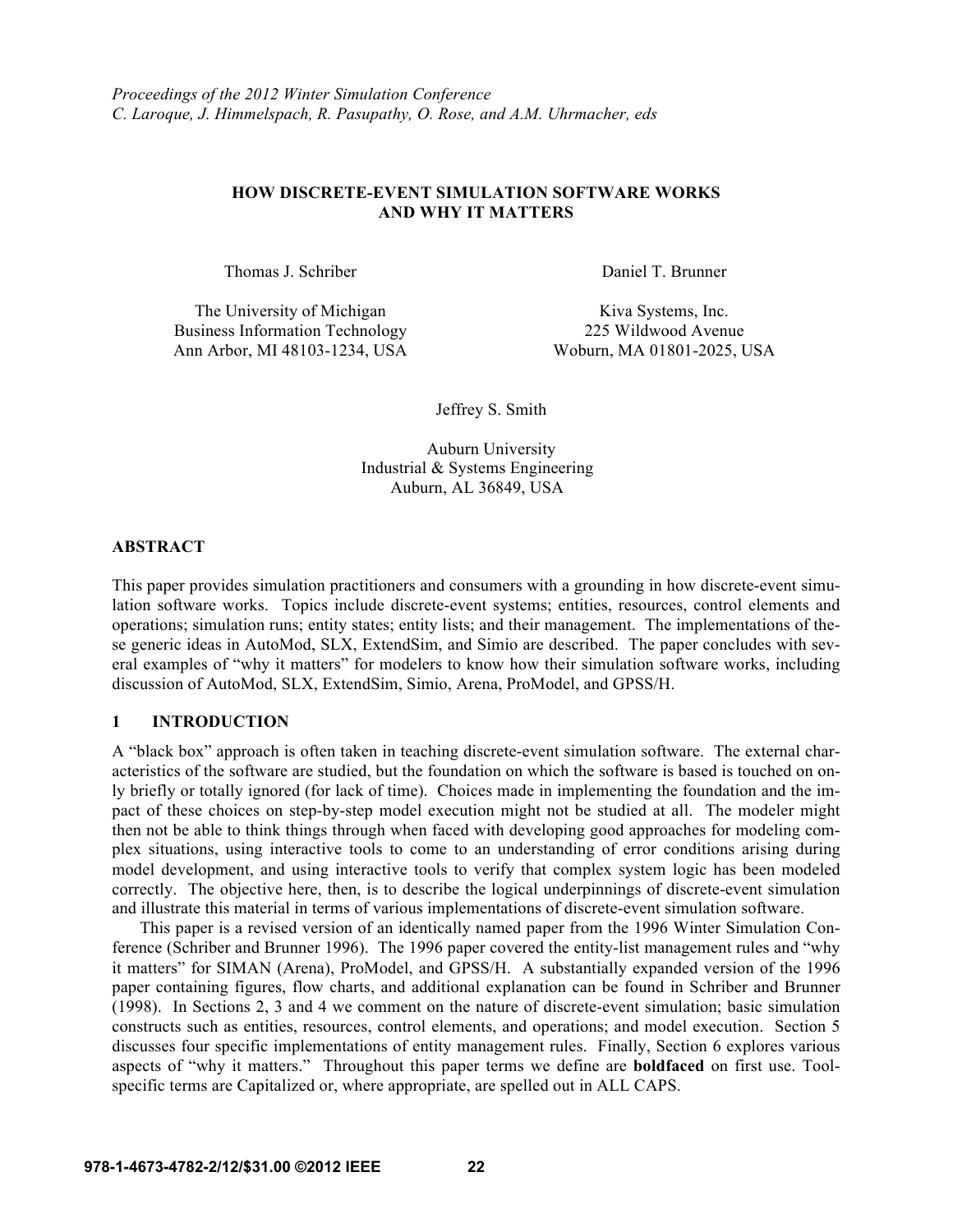## **2 DISCRETE EVENT SIMULATION IN THE TRANSACTION FLOW WORLD VIEW**

The "transaction-flow world view" often provides the basis for discrete-event simulation. In this world view, a system is visualized as consisting of discrete units of traffic that move (*flow*) from point to point in the system while competing with each other for the use of scarce (capacity-constrained) resources. The units of traffic are sometimes called "transactions," giving rise to the phrase "transaction flow." Numerous systems fit the preceding description. Included are manufacturing, material handling, service, health care, communication, and information processing systems, as well as other general queuing systems.

Fundamentally, a discrete-event simulation is one in which the state of a model changes only at a discrete, but possibly random, set of simulated time points, called event times. Two or more traffic units often have to be manipulated at one and the same time point. Such "simultaneous" movement of traffic is achieved by manipulating units of traffic *serially* at that time point. This leads to logical complexities because it raises questions about the *specific order* in which two or more units of traffic are to be processed at a given simulated time.

The challenges faced by a *modeler* escalate for the *designer* of a modeling language. The designer must take the logical requirements of discrete-event simulation into account in a generalized way. Choices and tradeoffs exist. As a result, although discrete-event simulation languages are similar in broad terms, they can differ in subtle but important particulars. We seek to expand on this notion and provide specific examples in this paper. Before we do this, however, the following sections provide additional general simulation concepts.

## **3 ENTITIES, RESOURCES, CONTROL ELEMENTS, AND OPERATIONS**

The term **entity** is used here to designate a unit of traffic (a "transaction") within a model. Entities instigate and respond to **events**. An event is an instantaneous happening that changes the state of a model (or system). In a model of an order-filling system, for example, the arrival of an order (an event), might be simulated by bringing an entity into the model. There are two possible types of entities, here referred to as **external entities** and **internal entities**. External entities are those whose creation and movement is explicitly arranged for by the modeler (like the warehouse order arrival). In contrast, internal entities are created and manipulated implicitly by the simulation software itself. For example, internal entities might be used in some languages to trigger simulated machine *failures* and implement machine *schedules*, whereas external entities might be used to simulate the *use* of machines for processing parts/components.

The term **resource** designates a system element that provides service (such as a drill, an automated guided vehicle, a worker, or space in an input buffer). Entities typically use resources (for example, a work-in-process entity claims space in an input buffer, then captures an automated guided vehicle to move the entity to the input buffer). Resources are usually capacity-limited, so entities compete for their use and sometimes must wait to use them, experiencing delay as a result (queueing). The term **control element** designates a construct that supports other types of delay or logical alternatives based on a system's state. Control elements can take the form of switches, counters, user data values, and system data values built into the modeling tool. Complex control conditions might be based on expressions that use arithmetic and/or Boolean combinations of control elements.

An **operation** is a step (or a series of steps) carried out by or on an entity while it moves through a system. The operations applicable to a ship at a harbor might include: arrive at the harbor; request a berth; capture a berth; request a tugboat; capture a tugboat; get pulled into the berth; free the tugboat; load cargo; request a tugboat; get pulled out of the berth; free the berth; get pulled into open water; free the tugboat; depart.

# **4 OVERVIEW OF MODEL EXECUTION**

A simulation project entails running **experiments**. Experiments are differentiated by the use of alternatives in a model's logic and/or input data. An alternate part-sequencing rule might be tried, for example,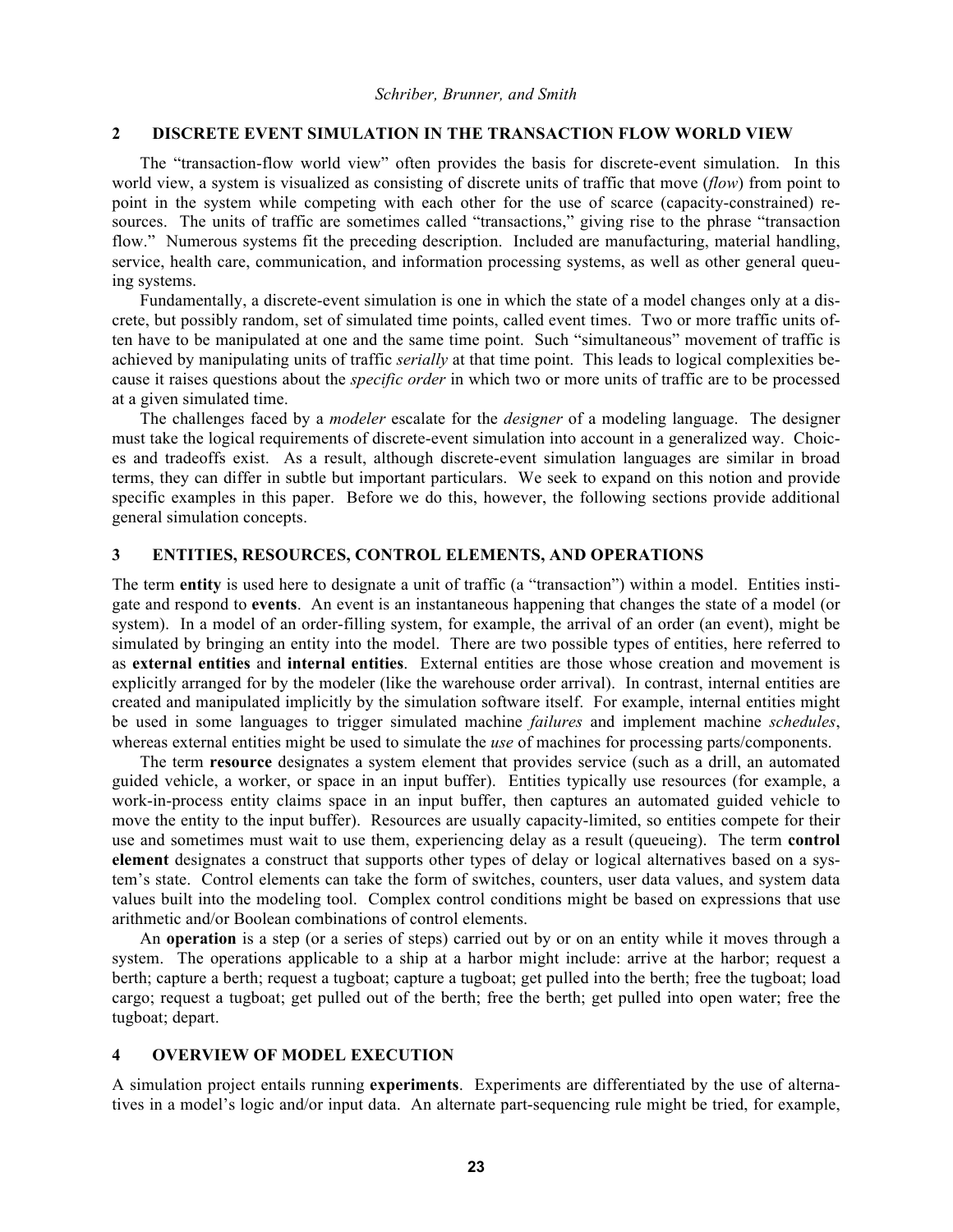in the model of a production system, and/or the quantity of various types of machines (resources) might be varied. Or the number of loading and unloading berths in a harbor might be varied to assess the impact on system performance. Each experiment consists of one or more **replications** (trials). A replication is a simulation that uses the experiment's model logic and data but its own unique set of random numbers, and so produces unique statistical results that can be analyzed as part of a set of such replications (all of which are independent). A replication consists of initializing the model, running it until a run-ending condition is met, and reporting results. This "running it" phase is called a **run**.

During a run the simulation **clock** (an internally managed, stored data value) tracks the passage of *simulated* time. The clock advances (automatically) in discrete steps (typically of unequal size) during the run. After all possible actions have been taken at a given simulated time, the clock is advanced to the time of the next earliest event. Then the appropriate actions are carried out at this new simulated time, etc. In essence, the execution of a run therefore takes the form of a two-phase loop: "carry out all possible actions at the current simulated time," and then "advance the clock," with these two phases repeated again and again until a run-ending condition (usually a modeler-specified time or number of processed entities) comes about. These two phases are respectively called the **entity movement phase** (EMP) and the **clock update phase** (CUP) here.

## **4.1 Entity States**

As the simulation executes, entities migrate from state to state while moving through a model. The five states typically used are:

- **Active** The state of the currently moving entity is the **active state**. Only one entity moves at any instant of wall-clock time. This entity moves until it encounters a delay of one type or other. It then migrates to an alternative state.
- **Ready** During an entity movement phase there may be more than one entity ready to move, and yet entities can only move (be in the active state) one-by-one. The **ready state** is the state of entities waiting to enter the active state during the current entity movement phase.
- **Timedelayed** The state of entities waiting for a known future simulated time to be reached so that they can then (re)enter the ready state. A "part" entity is in a **time-delayed state**, for example, while waiting for the future simulated time at which an operation being performed on it will end.
- **Conditiondelayed** The state of entities delayed until some specified condition comes about, e.g., a "part" entity might wait in the **condition-delayed state** until its turn comes to use a machine (i.e., waiting in queue). Condition-delayed entities are transferred automatically from the condition-delayed state to the ready state when the specified conditions permit.
	- **Dormant** Sometimes it is desirable to put entities into a state from which no escape will be triggered automatically by changes in model conditions. We call this state the **dormant state**. Dormant-state entities rely on modeler-supplied logic to transfer them from the dormant state to the ready state. Job-ticket entities might be put into a dormant state, for example, until an operator entity decides which job-ticket to pull next, with consequent transfer of the job ticket to the ready state. In this case, the specific simulation time or conditions for pulling the ticket are not known in advance so the ticket entity waits in the dormant state for the operator entity.

# **4.2 Entity Management Structures**

In our generic model, we manage the entities by designating an Active Entity and a number of *entity lists*. The **active entity** (or **active-state entity**) moves nonstop until encountering an (attempted) step that caus-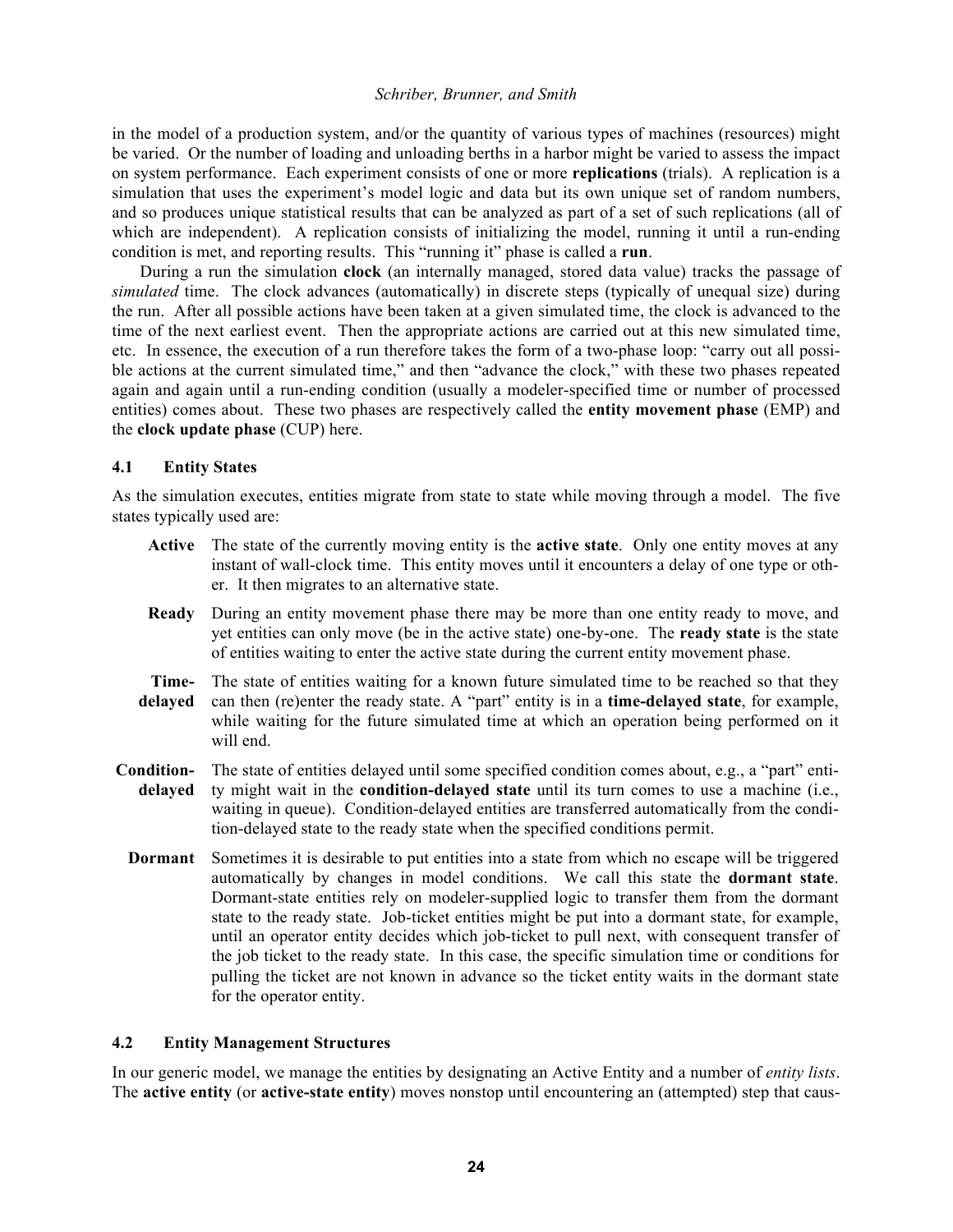es it to migrate to another entity state (transfers it to another list) or removes it from the model. A readystate entity then becomes the next active-state entity. Eventually there are no more ready-state entities at the current time. The EMP then ends and a CUP begins. The following lists are used to organize the en**tities** 

**Current**  Entities in the ready state are kept in a single list we call the **current events list** (CEL). En-**Events**  List described below). In addition, entities cloned from the active-state entity usually start their tities migrate to the CEL from the future events list, delay lists, and user-managed lists (each existence on the CEL. CEL entities are generally ranked in first-in, first-out (FIFO) order. Some software tools provide a built-in entity Priority attribute used to order Entities on the CEL by priority (with ties resolved using FIFO).

**Future**  Entities in the time-delayed state belong to a single list into which they are inserted at the

- **Events List** beginning of their time-based delay. This list, called the **future events list** (FEL) here, is usually ranked by increasing entity move time. Move time is the simulated time at which an entity is scheduled to try to move again (the end of the treatment time for a patient in a clinic or the end of the processing time for a part in a manufacturing system, for example). At the time of entity insertion into the FEL, the entity's move time is calculated by adding the value of the simulation clock to the known (sampled) duration of the time-based delay. After an EMP is over, the CUP sets (advances) the clock's value to the move time of the FEL's highest ranked (smallest move time) entity. This entity is then transferred from the FEL to the CEL, migrating from the time-delayed state to the ready state and setting the stage for the next EMP to begin. The preceding statement assumes there are no other entities on the FEL whose move time matches the clock's updated value. In the case of move-time ties, some tools will transfer all the time-tied entities from the FEL to the CEL during a single CUP, whereas other tools take a "only one entity transfer per CUP" approach. Languages that provide internal entities usually use the FEL to support the timing requirements of these entities. (The FEL then includes internal and external entities).
- **Delay**  Lists (there can be many) of entities in the condition-delayed state are called **delay lists**. **Lists** These entities are waiting (e.g., waiting their turn to use a machine) until their delay is resolved so they can be transferred automatically into the ready state on the CEL. Delay lists, which are generally created automatically by the simulation software, are managed using one of two types of waiting. If a delay can be related easily to model events that might resolve the delay, then **related waiting** can be used to manage the delay list. For example, suppose a machine's status changes from busy to idle. In response, the software can automatically remove the next waiting entity from the appropriate delay list and put it in the ready state on the CEL. Related waiting is the prevalent approach used to manage conditional delays. If the delay condition is too complex to be related easily to events that might resolve it, **polled waiting** can be used. With polled waiting the software checks routinely to see if entities can be transferred from one or more delay lists to the ready state. Complex delay conditions for which polled waiting can be useful include Boolean combinations of state changes, e.g., a berth is empty and a tugboat is idle.

**User-Managed Lists** Lists (there can be many) of entities in the dormant state are called **user-managed lists**. The modeler must take steps to establish such lists and usually must provide the logic needed to transfer entities to and from the lists. Except for very simple one-line, one-server service points in a system, the underlying software has no way to know why entities have been put into user-managed lists in the first place, and therefore has no plausible basis for automatically removing entities from such lists.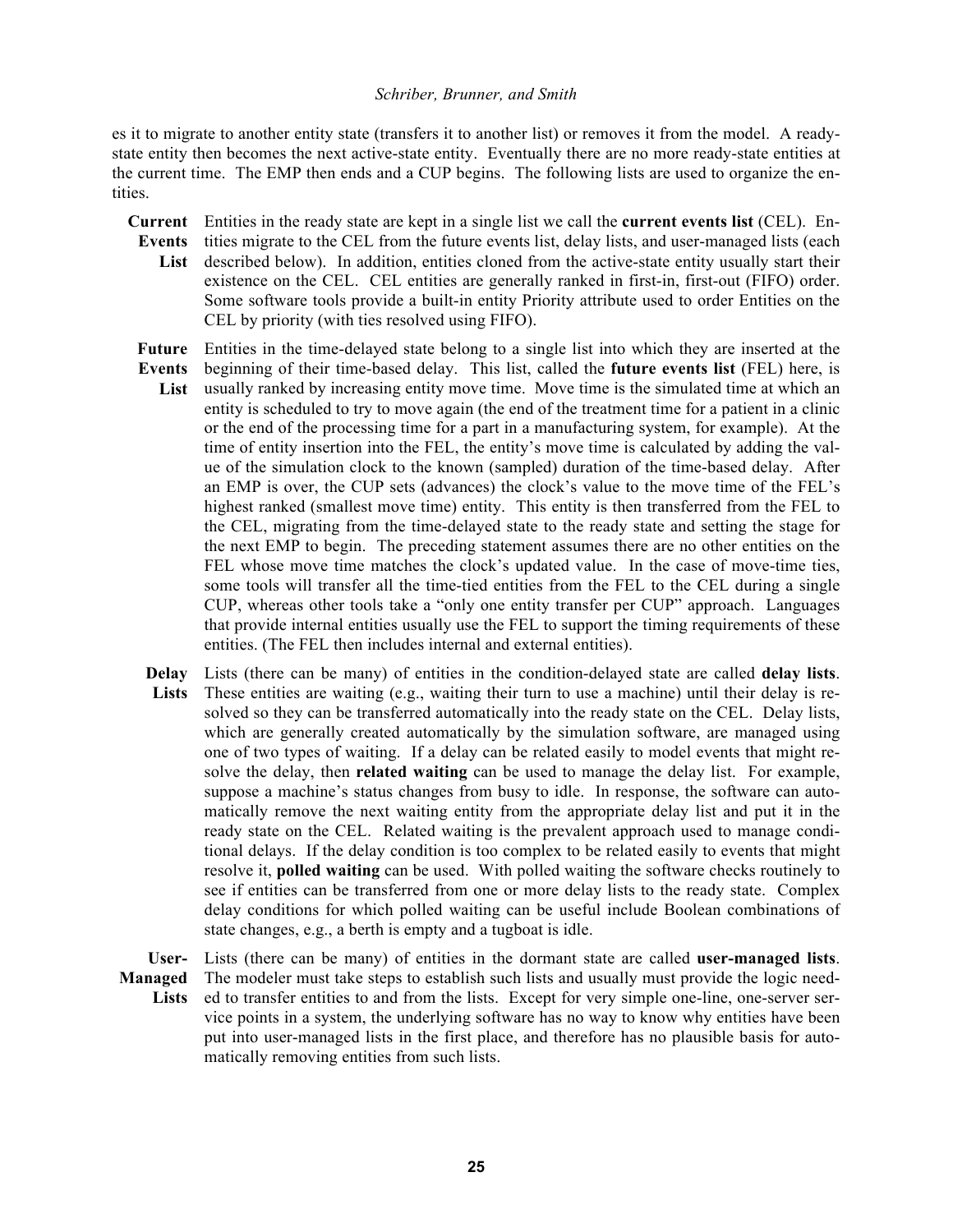# **5 IMPLEMENTATION IN FOUR TOOLS**

The tools chosen here for commentary on implementation particulars are AutoMod (Phillips 1997); SLX (Henriksen 2000; Schulze 2008); ExtendSim (Diamond et al. 2010; Krahl and Lamperti 1997); and Simio (Kelton *et al.* 2011). A previous version of this paper (Schriber and Brunner 1996) covered SIMAN (Arena) (Kelton *et al*. 2009), ProModel (ProModel Corporation 2008; ProModel Corporation 1995), and GPSS/H (Henriksen and Crain 2000) in similar detail. We think these tools are representative, but they clearly are not exhaustive (see Swain 2011 for a recent survey of available tools).

# **5.1 AutoMod**

The current events list is named the Current Event List (CEL) in AutoMod (see Table 1). Cloned Loads, Loads leaving the FEL due to a clock update, and Loads ordered off Order Lists are placed immediately on the CEL. The insertion rule is to rank first by priority (priority is a built-in attribute of every Load) and then FIFO within priority. When the CEL becomes empty, the Condition Delay List (see below) is checked, and Loads may be transferred from there to the CEL. This continues until the CEL is empty and no more Loads can be transferred, at which point the EMP is over and a CUP is initiated.

| <b>Generic Term</b>            | <b>AutoMod Equivalent</b>                         |
|--------------------------------|---------------------------------------------------|
| <b>External Entity</b>         | Load                                              |
| <b>Internal Entity</b>         | Logical Load                                      |
| Resource                       | Resource; Queue; Block                            |
| <b>Control Element</b>         | Counter; Process Traffic Limit                    |
| Operation                      | Action                                            |
| Current Events List            | Current Event List                                |
| <b>Future Events List</b>      | <b>Future Event List</b>                          |
| Delay List                     | Delay List; Condition Delay List; Load Ready List |
| User-Managed List   Order List |                                                   |

Table 1: AutoMod Terminology

The AutoMod Future Event List (FEL) is like future event lists in other tools. Loads arrive on the FEL in the time-delayed state by executing a WAIT FOR statement. AutoMod allows the specification of time units (day, hr, min, sec) in a WAIT FOR statement. The AutoMod CUP removes multiple Loads from the FEL if they are tied for the earliest move time, inserting them one by one into their appropriate place on the CEL. There are also internal entities in AutoMod, called Logical Loads, that do things such as wait on the FEL to trigger scheduled shift breaks.

Delay Lists (DL's) are lists of Loads waiting to claim capacity provided by any one of five finitecapacity elements (Resource, Queue, Block, Counter, or Process Traffic Limit; see Table 1). Each finite capacity element within the model has a DL associated with it. The waiting that results in these five cases is related waiting. Whenever capacity is freed, one Load from the head of the element's DL is tentatively placed on the CEL (but a placeholder is left on the DL). When that Load is encountered during the EMP, it tries to claim the requested capacity. If it fails (for example because it wants two units but only one is free), it is returned to the DL in its original place (this is default behavior that the modeler can override. See Section 6.2 for more general discussion). Immediately after this evaluation, if there is still unused capacity, the *next* Load (if any) on the relevant DL is placed on the CEL. Processing of the active Load then continues, followed by evaluation of this next tentatively placed Load. And so on, tentatively, for each next Load (if any) during the EMP.

For conditional waiting apart from the five cases described above, AutoMod has a WAIT UNTIL statement that results in polled waiting. WAIT UNTIL conditions can be compounded using Boolean operators. If a Load executes a WAIT UNTIL and the condition is false, the Load is placed on a single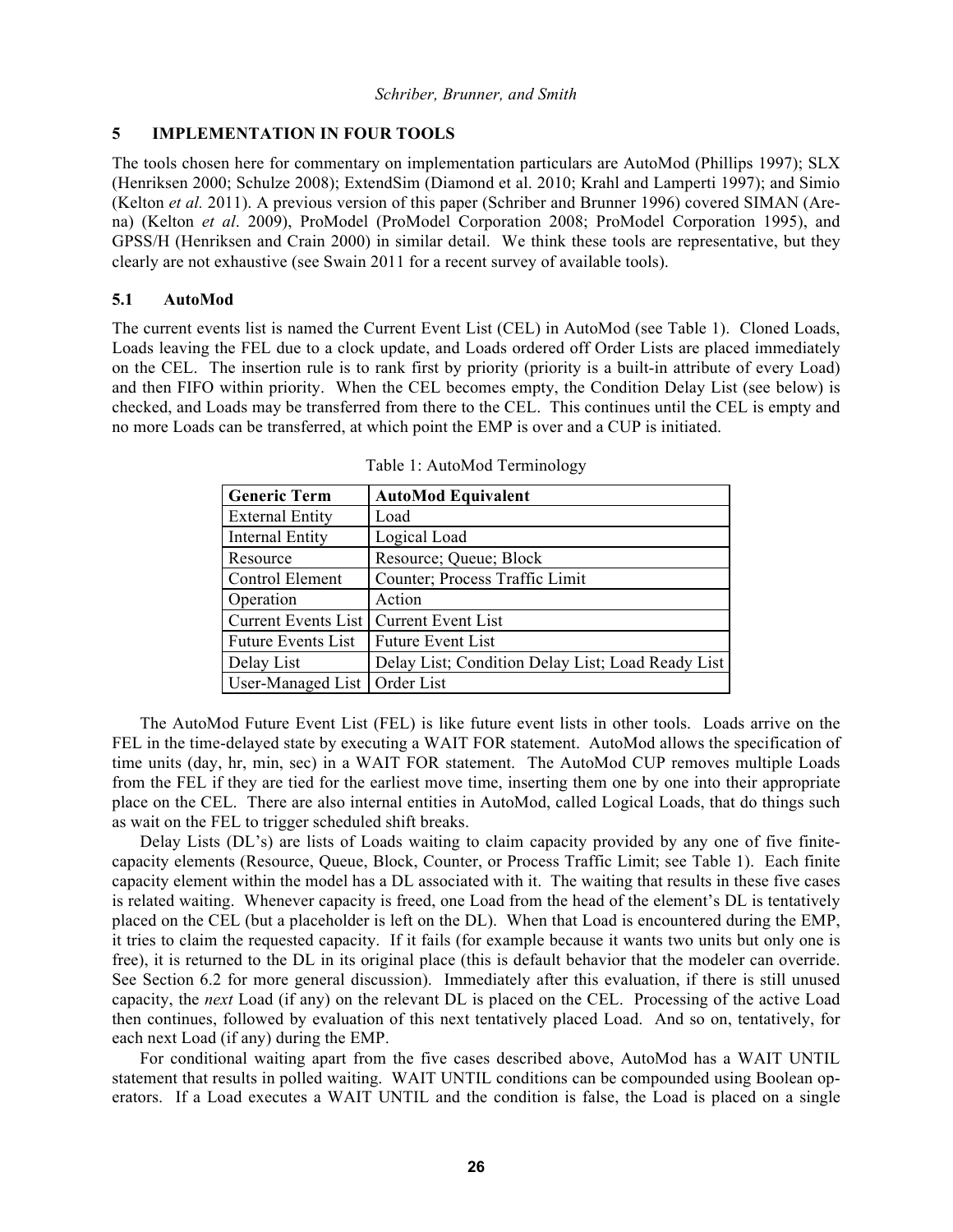global AutoMod list called the Condition Delay List (CDL). After the CEL has been emptied, but before the simulation clock is updated, *all* Loads on the CDL are moved to the CEL (actually, the CDL "becomes" the CEL) *if* there has been a state change for at least one element of the same general type (e.g. Queue) for which *any* Load on the CDL is waiting (this mechanism is primarily "polled," where the polling process is triggered by a change in state of at least one element of the same general type).

If the CEL is now non-empty, the EMP resumes. If the condition for which a CEL Load is waiting is not yet satisfied, AutoMod moves that Load from the CEL back to the CDL. The CDL in some cases may be emptied multiple times during one EMP until eventually the CEL has been emptied without having triggered a state change related to any Load on the CDL. A CUP then occurs. Because of the potential for repetitive list migration with WAIT UNTIL, AutoMod's vendor encourages the use of Order Lists or other explicit control mechanisms to manage complex waiting.

AutoMod implements the dormant state with Order Lists, which are user-managed lists of Loads. After a Load puts itself onto an Order List (by executing a WAIT TO BE ORDERED Action), it can only be removed by another Load (or another active model element such as a Vehicle) that executes an ORDER Action. An ORDER Action may specify a quantity of Loads, or a condition that must be satisfied for a given Load if that Load is to be ordered, or both. Loads successfully ordered are placed immediately on the CEL (one at a time according to how they were chosen from the Order List, and ranked on the CEL by priority, with priority ties resolved FIFO). Order Lists can achieve performance improvements over CDL waiting because Order Lists are never scanned except on explicit request. AutoMod Order Lists offer several interesting wrinkles, including: the ability for an ordering Load to place a back order if the ORDER quantity is not satisfied; the ability for a Load on an Order List to be ordered to *continue* to the next Action instead of to a Process (this feature is useful for control handshaking); and the ability to have a function called for each Load on the Order List (by using the ORDER…SATISFYING Action).

AutoMod has several material handling constructs that are integrated with Load movement. For vehicle systems there are three other types of lists (not included in Table 1). Loads on Load Ready Lists (LRL) (one list per vehicle system) are waiting to be picked up by a vehicle. Loads claimed (but not yet picked up) by a vehicle reside on the vehicle's Vehicle Claim List (VCL). Claimed loads that have been picked up reside on the vehicle's Vehicle Onboard List (VOL). The vehicle then becomes the active "load" and moves among AutoMod's lists (FEL, CEL, and possibly DL's) rather than the Loads themselves.

# **5.2 SLX**

SLX is a hierarchical language in which the built-in primitives are at a lower level than most other simulation languages, facilitating user (or developer) definition of the behavior of many system elements. This design philosophy allows the SLX user (or developer) to create higher-level modeling tools whose constructs have precisely defined modifiable behavior. Equivalents for the generic terms for users of lowlevel SLX are given in Table 2. For example, SLX uses Control Variables to act as Control Elements. The "control" modifier can be attached to a Variable of any data type (integer, real, string, etc.). A Control Variable can be global, or it can be a local Variable declared in an Object's Class definition. (A Class-declared Variable is an attribute in other tools.)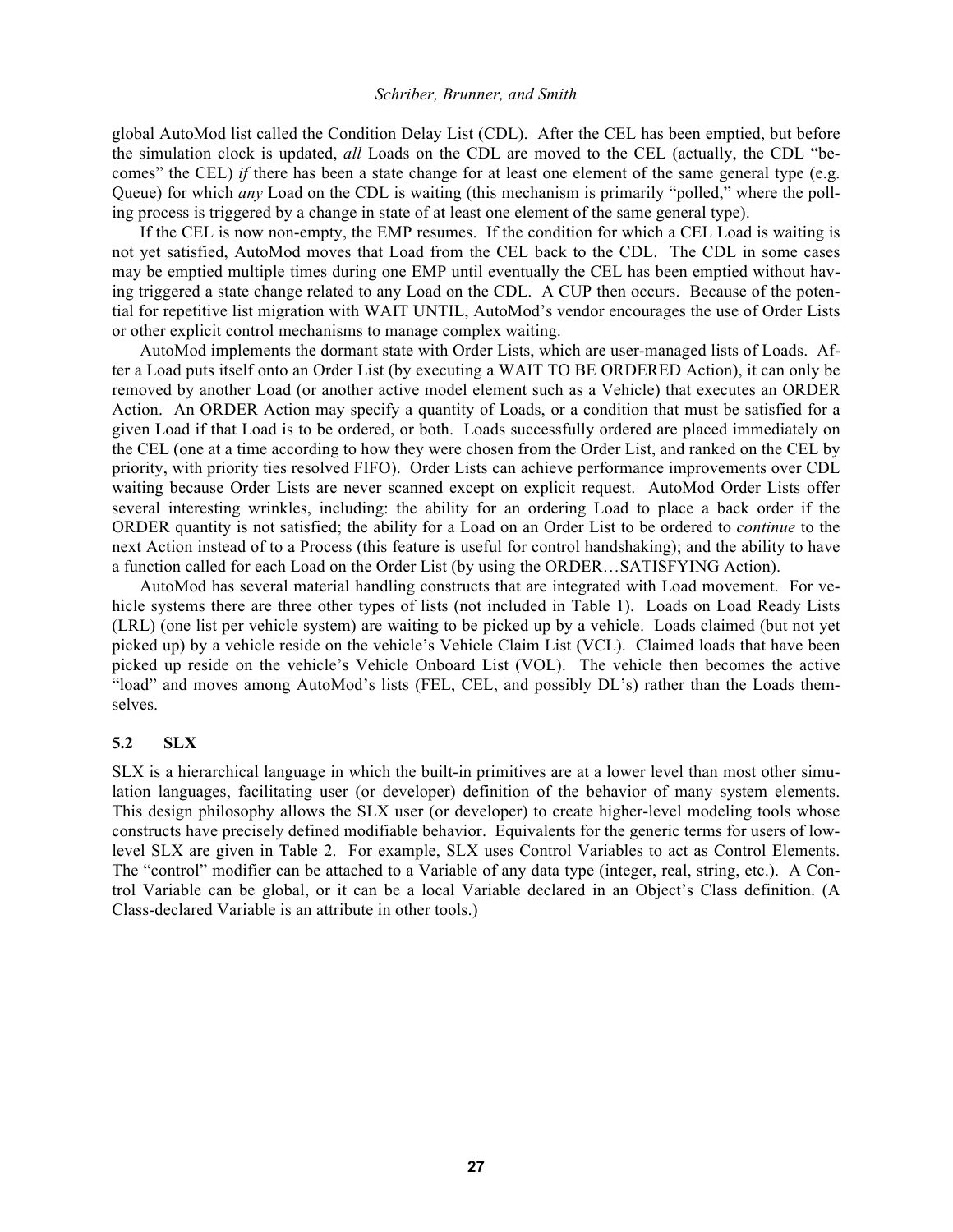| <b>Generic Term</b>        | <b>SLX Equivalent</b>         |
|----------------------------|-------------------------------|
| <b>External Entity</b>     | Active Object and its Puck(s) |
| <b>Internal Entity</b>     | none                          |
| Resource                   | Control Variable              |
| Control Element            | Control Variable              |
| Operation                  | Statement                     |
| <b>Current Events List</b> | <b>Current Events Chain</b>   |
| <b>Future Events List</b>  | <b>Future Events List</b>     |
| Delay List                 | Delay List                    |
| User-Managed List          | Set (see below)               |

|  | Table 2: SLX Terminology (Low-level) |  |
|--|--------------------------------------|--|
|--|--------------------------------------|--|

SLX has two types of Objects: Active and Passive. The two are distinguished by the presence of actions – executable Statements – in an Active Object's Class definition (even without actions, Passive Objects are useful in their own right, functioning as user-defined complex data structures). Table 3 shows how higher-level SLX-based tools might exploit the definitional capabilities of SLX.

| <b>Generic Term</b> | <b>SLX Equivalent</b>       |
|---------------------|-----------------------------|
| Resource            | Active or Passive Object    |
| Control Element     | Active or Passive Object    |
| Operation           | User-defined Statement      |
| Delay List          | User-defined (based on Set) |
| User-Managed List   | User-defined (based on Set) |

Table 3: Tools Based on SLX

The current events list is named the Current Events Chain (CEC) in SLX. The members of the CEC are given the interesting name – Puck. What is a Puck? SLX dissociates the concept of an Active Object (with its associated local data) from a Puck, which is the "moving entity" that executes the actions, carries its own entity scheduling data, and migrates from list to list. The effect of this dissociation is that a single Object can "own" more than one Puck. All Pucks owned by a single Object share the Object's local data (attributes). For example, one application of this "local parallelism" feature (as compared with the "global parallelism" offered by "clone" or "split" actions in other languages) is the use of a second Puck to simulate a balk time while the original Puck is waiting for some condition. (If the condition comes about before the balk time has elapsed, no balking occurs; otherwise, balking does occur.)

Activating a new Object creates one Puck and launches that Puck into action. In many cases no additional Pucks are ever created for that Object, and the combination of an Active Object and its Puck forms the equivalent of an entity (passive Objects have no actions and therefore own no Pucks). Newly activated Pucks, Pucks leaving the FEL due to a clock update, and reactivated Pucks (see below) are placed on the CEC, ranked FIFO by priority. The CEC is empty when an EMP ends.

The SLX Future Events List (FEL) is like future events lists in other tools. Pucks arrive on the FEL in the time-delayed state by executing an ADVANCE statement. The SLX CUP will remove multiple Pucks from the FEC if they are tied for the earliest move time, inserting them one by one into their appropriate place on the CEC. Because the SLX kernel functionality does not include downtimes or even repetitive Puck generation (scheduled arrivals), all activity on the SLX FEL unfolds as specified by the developer of the SLX model. More generally, if a user is using a model (or is using a model builder) that contains higher-level primitives defined by a developer, chances are that all kinds of things are going on behind the scenes, hidden from the higher-level user's view.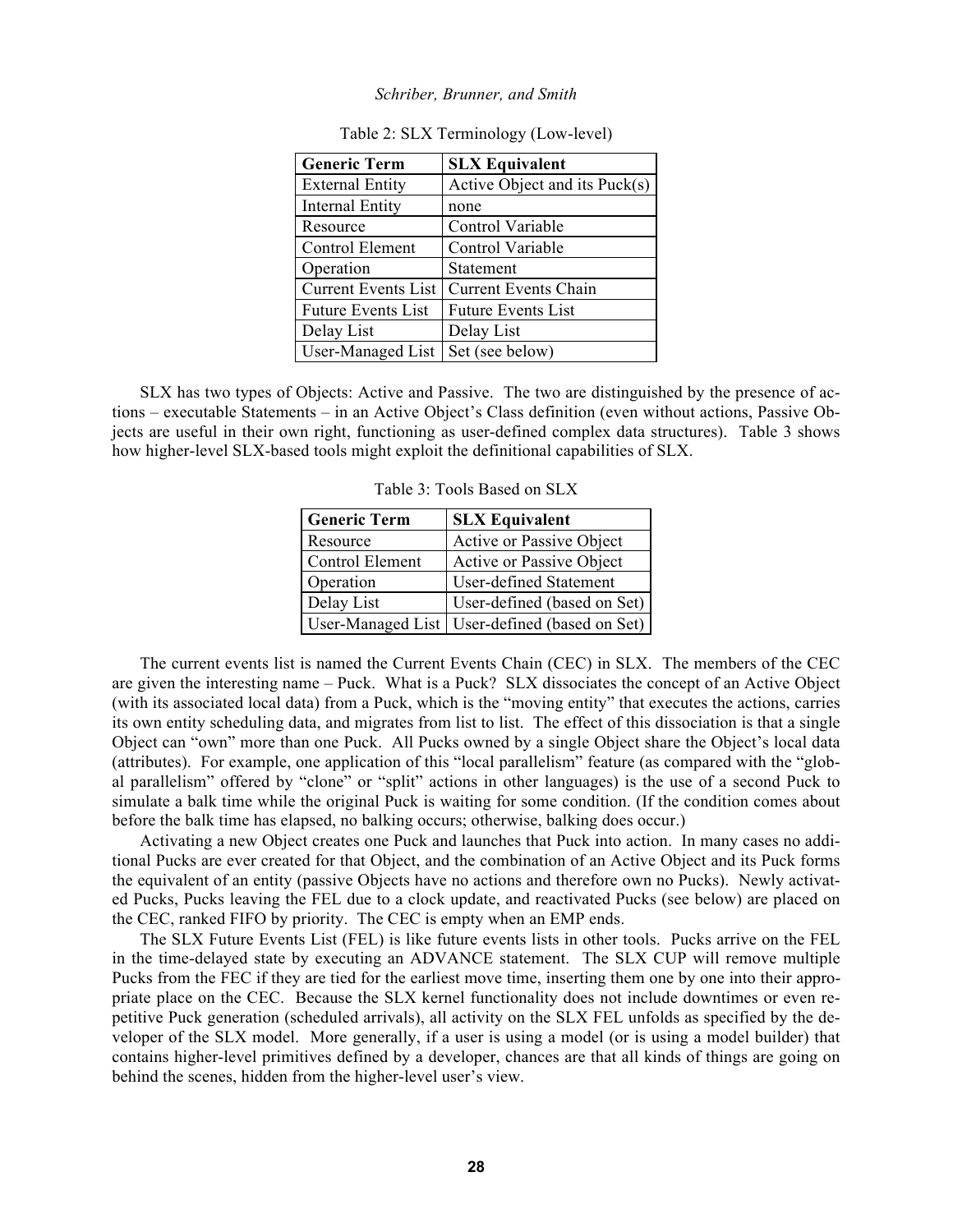Delay Lists (DL's) in SLX are lists of Pucks waiting (via WAIT UNTIL) for state changes in any combination of Control Variables and the simulation clock value. A Puck waiting for a compound condition involving two or more Control Variables is listed on more than one DL. All higher-level constructs defined by developers can use this mechanism. Each Control Variable (which may be a local Variable, in which case there is one for each Object in the Class) has a separate DL associated with it.

A DL is ranked by order of insertion. All pucks on a DL are removed whenever the associated Control Variable changes value and are inserted one at a time into the CEC. Removed Pucks that are waiting for compound conditions are also tentatively removed from each of the other Delay Lists to which they belong. As these Pucks are encountered on the CEC during the EMP, those failing to pass their WAIT UNTIL are returned to the Delay List(s) for those Control Variables still contributing to the falseness of the condition. For conditions that include a clock reference, the Puck is inserted if necessary into the FEL, subject to early removal from the FEL if the condition becomes true due to other Control Variable changes. This low-level related waiting mechanism based on Control Variables is the default SLX approach to modeling all types of simple or compound condition-delayed states.

SLX handles the dormant state in a unique way. Instead of moving the Puck from the active state to a user-managed list and suspending it, all in the same operation, SLX breaks this operation into two pieces. First, the Puck usually joins a Set. But joining a Set does not automatically suspend the Puck. A Puck can belong to any number of Sets. Set membership merely provides any other Puck with access to the member Pucks. To go into the dormant state, a Puck executes a WAIT statement. It then is suspended indefinitely, outside of any particular list, until another Puck identifies the waiting Puck and executes a REACTIVATE statement for it. Often this other Puck is scanning a Set to find the Puck to REACTIVATE, but a Set is not exactly the same as a user-managed list in our terminology. A dormantstate Puck might be a member of no Sets (as long as a pointer to it has been stored somewhere) or of one or more Sets. An SLX developer can easily define a user-managed list construct, using Sets, WAIT, and REACTIVATE as building blocks, that mimics those of other languages or offers its own unique features.

## **5.3 ExtendSim**

ExtendSim (originally named Extend) uses a message-based architecture for discrete-event simulation. Various types of messages are used to schedule events, propel Items (Entities) through a model, enforce the logic incorporated into a model, and force computation. The senders and receivers of messages are Blocks (Operations), including the Executive Block (master controller). In ExtendSim, it is *Block* execution that is scheduled (when a Block executes, for example, this can trigger the sending of messages back and forth among Blocks, with the effect of moving an Item along its Block-based path in a model). Table 4 summarizes ExtendSim equivalents for the terms introduced in the earlier generic discussion.

| <b>Generic Term</b>    | <b>ExtendSim Equivalent</b>                                                       |
|------------------------|-----------------------------------------------------------------------------------|
| <b>External Entity</b> | Item                                                                              |
| <b>Internal Entity</b> | Blocks/Messages                                                                   |
| Resource               | Block; Resource; Item; Resource Pool; Advanced Resources                          |
| Control Element        | <b>Block</b>                                                                      |
| Operation              | <b>Block</b>                                                                      |
| Current<br>Events      | Next Times Array and Current Events Array                                         |
| List                   |                                                                                   |
| Future<br>Events       | Time Array; Linked-lists within Blocks                                            |
| List                   |                                                                                   |
| Delay List             | List of Items Resident in a Pre-Programmed Block                                  |
| User-Managed           | List of Items Resident in a User-Programmed Block; Database Tables; Dormant Items |
| List                   | in a Queue Equation Block                                                         |

|  |  | Table 4: ExtendSim Terminology |
|--|--|--------------------------------|
|--|--|--------------------------------|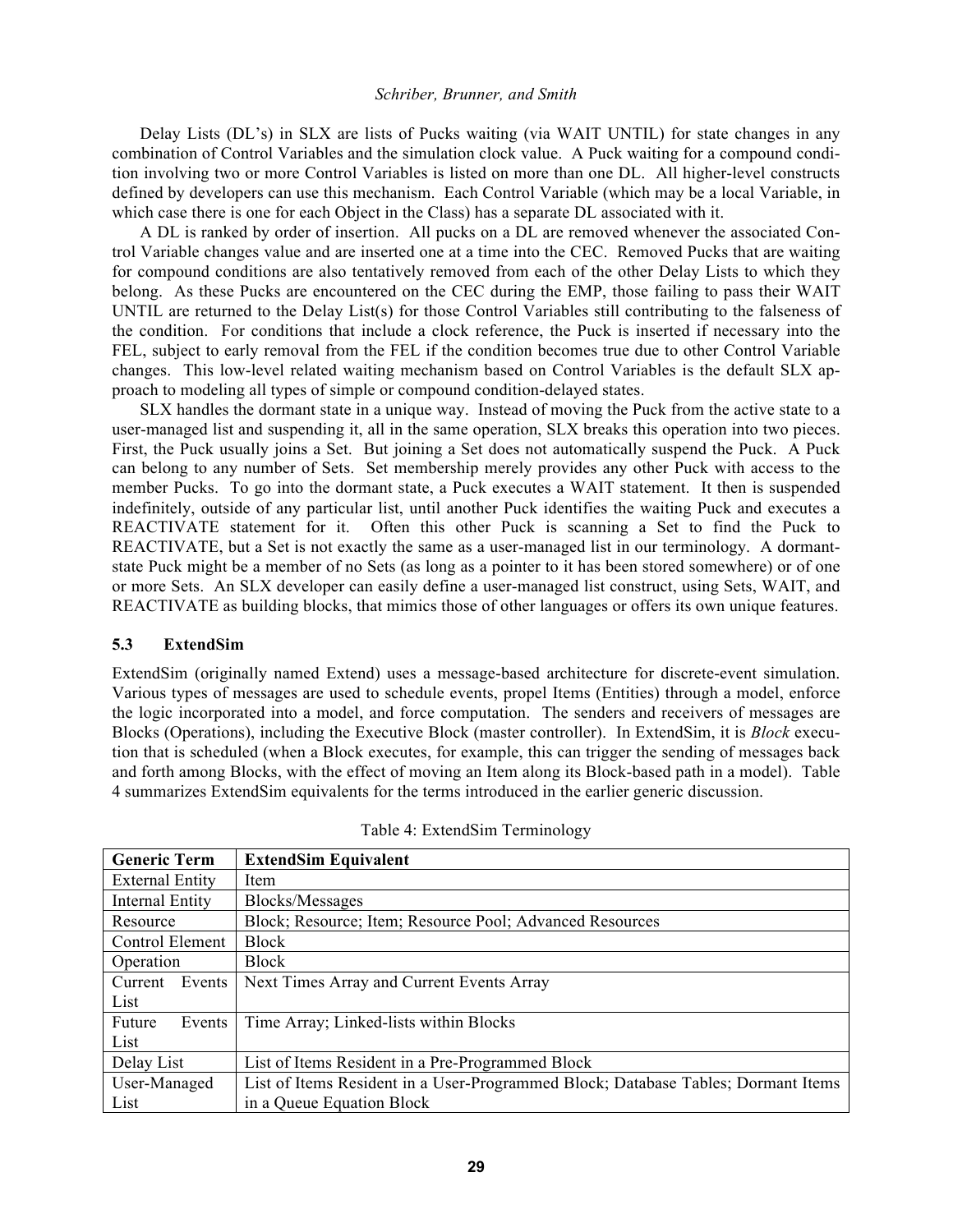A Block is the basic modeling construct in ExtendSim. Each Block has an icon, message-passing connectors, dialog capability, and behavior-defining code. Residence Blocks can hold Items while simulated time goes by, whereas Passing Blocks cannot (items go through Passing Blocks in zero simulated time). Models can be constructed by selecting pre-programmed Blocks from ExtendSim's Block libraries. The modeler can also modify the source code given for library Blocks (all Blocks in the base version of ExtendSim are open source). Finally, the modeler can create customized Blocks from scratch (userprogrammed Blocks) using development tools that ExtendSim provides.

ExtendSim uses a Time Array to schedule future Block executions. For a given model, the Time Array contains one or more elements for each Block. A Time Array element records the future time for which execution of that Block has been scheduled, The potential for a Block to have more than one Time Array element is an enhancement in Version 7 of the language (Version 8 is the current version). This feature can be useful when a Block has multiple, dissimilar events, as for example in conveyor modeling.

Blocks not currently scheduled for future execution are temporarily "blacked out" by recording arbitrarily large time values for them in the Time Array. Residence Blocks that can hold multiple Items manage the corresponding event times internally, with only the earliest of the Block's event times kept in the Time Array. This is a two-stage event list, as Blocks can contain optimized linked-lists that serve as their own future event lists. Block execution can result in scheduling future Block executions. For example, if messages are passed that result in an Item entering a unit-capacity Residence Block designed to hold the Item until a sampled amount of simulated time has elapsed, then the Time Array entry for that Block will have its value set accordingly.

The number of Blocks in a given model is constant, which means the Time Array is of fixed and relatively small size. Because of its small size, the Time Array is searched to find the imminent event time; it is not kept in sorted order. This makes it straightforward for a Block to change its event time because no searching of the event list is required.

The Next Times Array is used to manage the execution of Blocks whose execution has been scheduled via the Time Array. The Next Times Array is populated just prior to a Block Execution Phase (ExtendSim's equivalent of an EMP) as follows. At each CUP, the Time Array is searched to find the earliest future time at which a Block execution has been scheduled. Identifiers for the corresponding Block (or Blocks, in case of time ties) is (or are) then put into the Next Times Array. The Block Execution Phase (BEP) then begins, with the Executive messaging the most highly qualified Block in the Next Times array to start its execution.

The Current Events Array is used to manage the *resumption* of execution of Blocks whose execution has been temporarily suspended during the course of a Block Execution Phase. For example, suppose a Block sends a message, and the receiving Block replies (returns control) immediately to the sending Block (even though the receiving Block still has to do additional processing at the simulated time in question). In this case, the receiving Block's identifier is added to the Current Events Array. When the sending Block is finished executing, the Executive sends a message to the most highly qualified Block in the Current Events Array to resume its execution. Eventually, the Current Events Array becomes empty. Then the Executive turns again to the Next Times Array, sending a message to the most highly qualified Block to start executing.

During a Block Execution Phase, Blocks can schedule themselves to be executed at the *current* simulated time (that is, during the ongoing BEP). The Current Events Array comes into play here, too, to manage the execution of Blocks in such cases. For example, if a capacity-constrained Block becomes non-full as a result of some other Block's execution, the non-full Block puts its identifier into the Current Events Array. The Executive will later (but at the same simulated time) send a message to the Block to start executing. The Block will then try to pull into itself Items (if any) that have been waiting to enter the Block (in ExtendSim, Items can be both pulled and pushed through a model). When the Current Events Array and the Next Times Array both become empty, this brings ExtendSim's Block Execution Phase to an end. Then the next CUP and BEP take place, repeating until a simulation-ending condition is satisfied.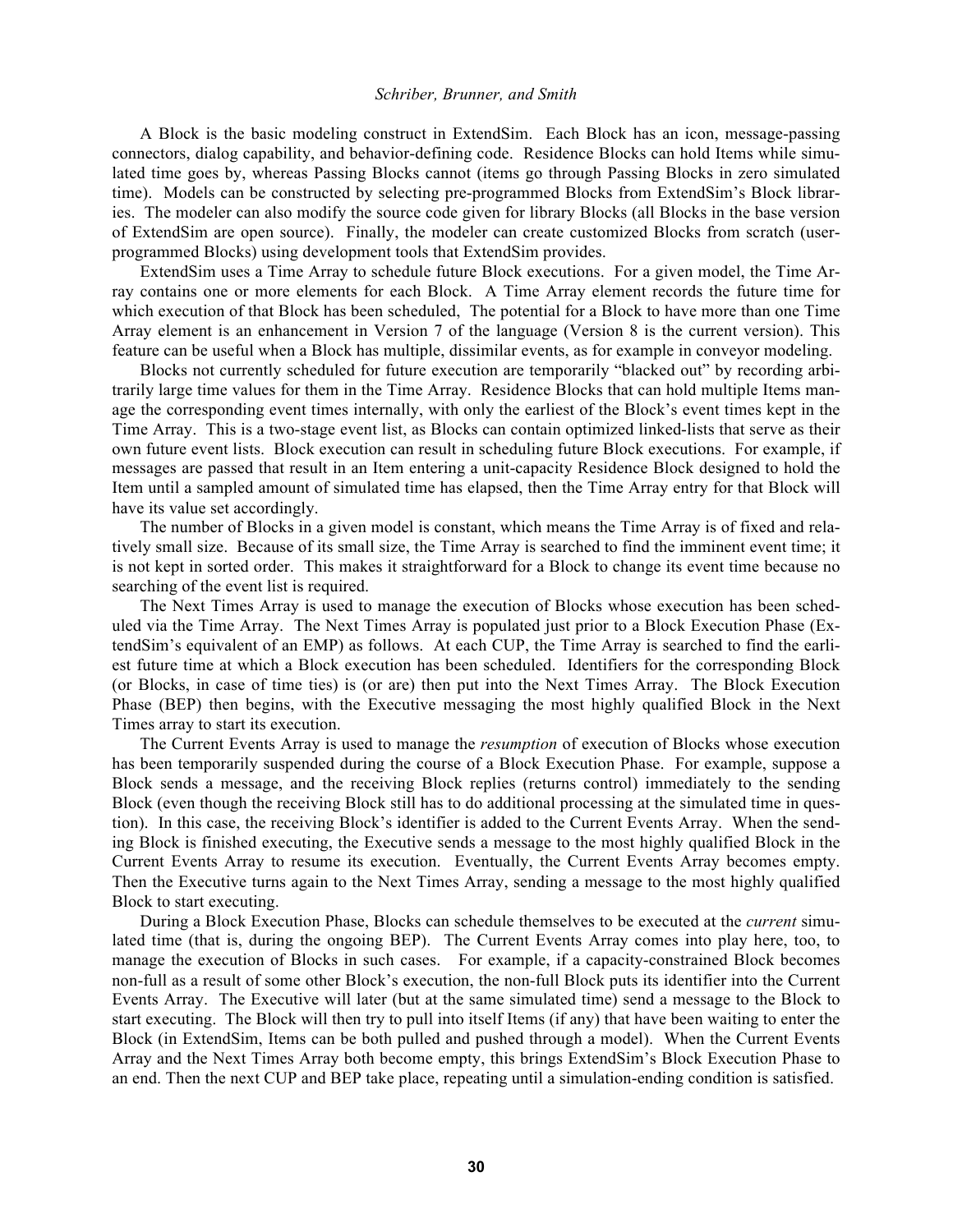Delay lists consist of Items delayed in Residence Blocks, waiting their turn to be pulled or pushed into their next Block(s). Message passing is used to accomplish the pulling and pushing when model conditions permit. ExtendSim provides related-waiting management of these Items based on user-specified first-in, first-out (FIFO), last-in, first out (LIFO), Priority, Attribute, Reneging, Matching, and Equationbased alternatives. Waiting for the resolution of compound conditions is normally achieved in ExtendSim by appropriately combining Blocks and exploiting ExtendSim's message-based architecture. We view this as a form of related waiting, because it is a change in an underlying value that triggers a re-evaluation of the condition that brought about the waiting in the first place.

Because of ExtendSim's messaging architecture, polled waiting is generally not necessary. A message is sent when a value changes and any conditions are evaluated at that moment. Waiting for a clock based event can be achieved by using a Block that schedules events, e.g., Shift; Lookup Table; Equation. These Blocks send a message at scheduled times. Polled waiting is available, however, with use of the Gate Block and selection of its "Check demand at each event" option.

The modeler can work with User-Programmed Blocks to create and manage lists of the modeler's own design. The code for custom Blocks can be written to achieve the modeler's objectives in this regard, just as the code for ExtendSim's pre-programmed Blocks has been written to specify the behavior of those Blocks. ExtendSim provides functions that can be used by Blocks to share lists (arrays) with other Blocks, further supporting customized list management in models.

## **5.4 Simio**

Simio is an object-oriented language where all model constructs are Simio Objects derived from the same base object. Most Simio users will primarily use objects from the Simio Standard Library for constructing models. Entities, Resources, Servers, Workstations, Sources, Sinks, Nodes, and Connectors are commonly used Objects from the Standard Library. Underneath, Simio is based on Processes that are comprised of individual Process Steps that are executed by Tokens. Standard Library objects' behaviors are implemented (by the object designer) using processes. While most models will be built using these high-level Objects, users (and developers) have complete access to Simio processes and can develop complete models as well as reusable Objects using Simio processes. In addition, users can augment the behavior of existing Objects using Add-on Processes and/or by Subclassing existing Objects. Simio models themselves are actually Objects that can be embedded in other models. The object structure of Simio facilitates the development of custom Object libraries that can simplify the modeling process in different application domains.

Equivalents for the generic terms for Simio users are given in Table 5. Note that any Simio object can act as a resource by setting the "Resource Object" property to True. The Resource object from the Standard Library is analogous to a resource in the context of this paper. The relationship between Simio entity objects and tokens is similar in concept to the relationship between the active object and pucks in SLX. In particular, as objects interact (e.g., an Entity object moving through a Server object to queue for and access a finite-capacity resource), one or more tokens associated with these objects are executing the processes (sequences of steps) that comprise the objects' behavior. The capability of having multiple tokens executing different processes on behalf of the same object provides modeling flexibility.

Object Properties and States serve as Simio control elements. Properties and States are both attributes of Objects – Properties are set at the start of a run and do not change during the run; whereas States can be set and changed at any time during a model run. Properties are typically used during model construction and experimentation and States are typically used during a model run to control flow and/or track and report statistics. Events are a bit more abstract in Simio than in some other packages. In Simio, events are characterized by an execution time (the simulation time that the event occurs), a reference to a procedure call (to be executed when the event occurs), and a reference to an Object (provides additional data to the procedure, where necessary). An event's referenced Object may or may not be a user-visible Entity or associated Token. For events associated with Entity movement, the event Object refers to a Token associated with the Entity and the event procedure executes a process step (called a "token arrived to a step"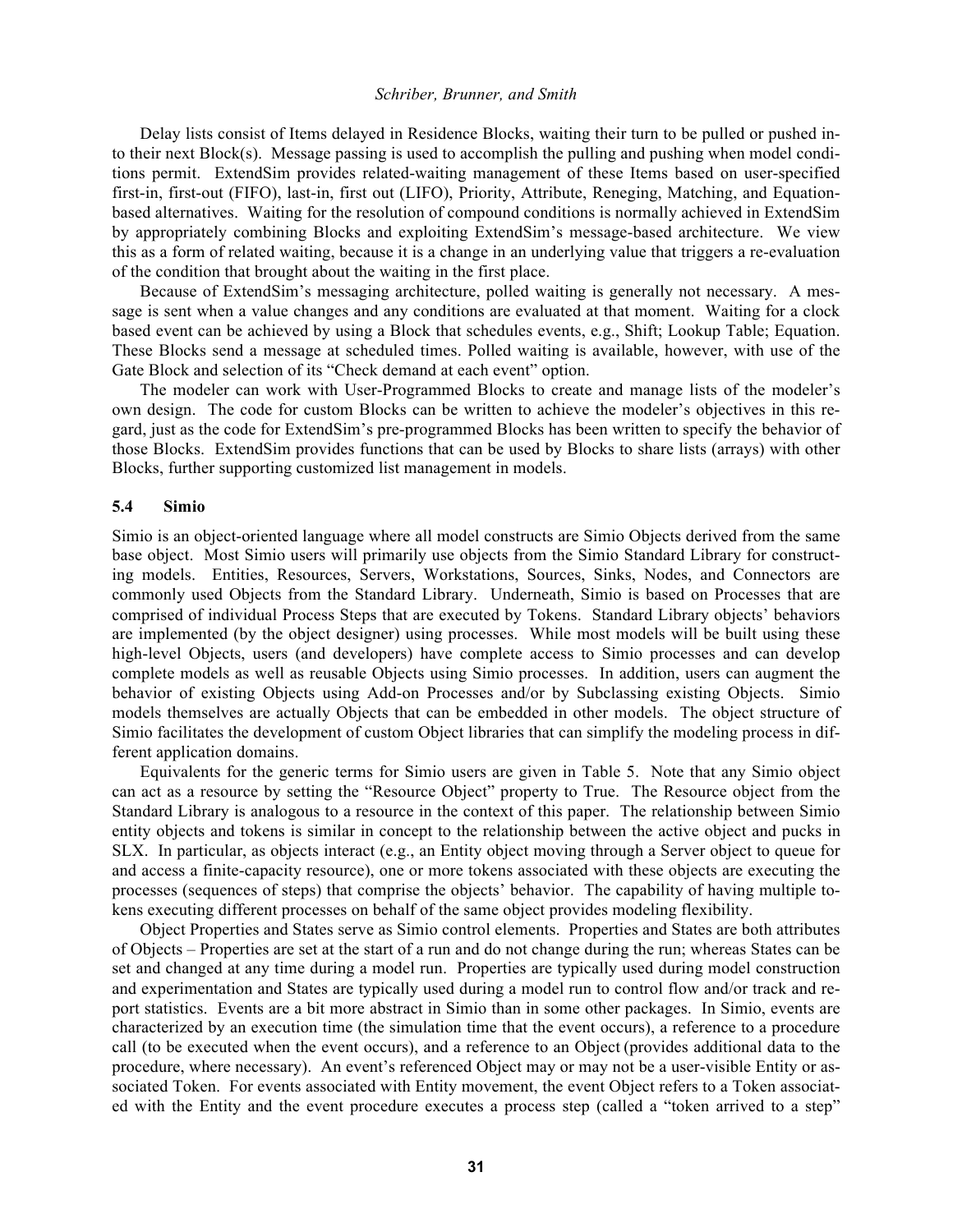event). Most events that occur during a model run will be of this type. Examples of other, internal events include end-of-run events, States crossing a threshold events, Entity collision events, etc. Simio also supports user-defined events that can be fired, waited for, and used to trigger processes.

| <b>Generic Term</b>        | Simio Equivalent                                                   |
|----------------------------|--------------------------------------------------------------------|
| <b>External Entity</b>     | Entity/Token                                                       |
| <b>Internal Entity</b>     | Token                                                              |
| Resource                   | Object (Resource, for example)                                     |
| Control Element            | States (Model states, Entity states, Resource states, for example) |
| Operation                  | <b>Step</b>                                                        |
| <b>Current Events List</b> | CEL – Current Event List                                           |
| <b>Future Events List</b>  | FEH – Future Event Heap                                            |
| Delay List                 | Queue/Allocation Queue                                             |
| User-Managed List          | <b>Storage Element</b>                                             |

Table 5: Simio Terminology

During model execution, once the CUP occurs and Simio enters the EMP, all events scheduled for the current simulation time are removed from the Future Event Heap (FEH) and are placed on the Current Event List (CEL). The heap data structure is used for future events because of its computational efficiency. Simio executes all of the events on the CEL (sequentially) before advancing the simulation time to the next event time. Events on the CEL are prioritized by event Type (normal, early, and late). Event procedures can create other events (future events as well as events scheduled for the current simulation time), update the system state, trigger the recording of statistics, and terminate the model run.

Allocation Queues are lists of entities waiting for resources. When a resource becomes available, Simio goes through a standard reallocation process where the "first" Entity in the Allocation Queue (determined by the queue ranking rule) will be placed at the front of the CEL and the Entity that released the resource is processed through steps until it reaches a delay (either a time delay, a condition delay, or a user-specified storage). Under this process, the last releasing Entity is processed until it reaches a delay and the last Entity that was allocated resource capacity is the first to begin processing (at the same simulation time). Simio implements the dormant state using Storage or Station elements. A Storage element implements a *logical* queue where Objects can be "placed" by the user for later removal. Storage elements have no physical location and a given Object can simultaneously reside in multiple Storages. A Station element, on the other hand, defines a capacity-constrained physical location where Entity Objects can be stored for later removal and processing.

# **6 WHY IT MATTERS**

In Sections 6.1-6.5 we describe situations that reveal some practical differences in implementation particulars among Arena (which uses the SIMAN language and processor), ProModel (Version 3), GPSS/H, AutoMod, SLX, ExtendSim, and Simio. None of the alternative approaches mentioned is either intrinsically "right" or "wrong." The modeler simply must be aware of the alternative in effect in the simulation software being used and work with it to produce the desired outcome. Otherwise, it is possible to mismodel a situation and perhaps not become aware of it. In Section 6.6, we comment on how knowledge of software internals is needed to make effective use of model checkout tools. Finally, in Section 6.7, we point out that knowledge of internals aids in understanding performance monitoring.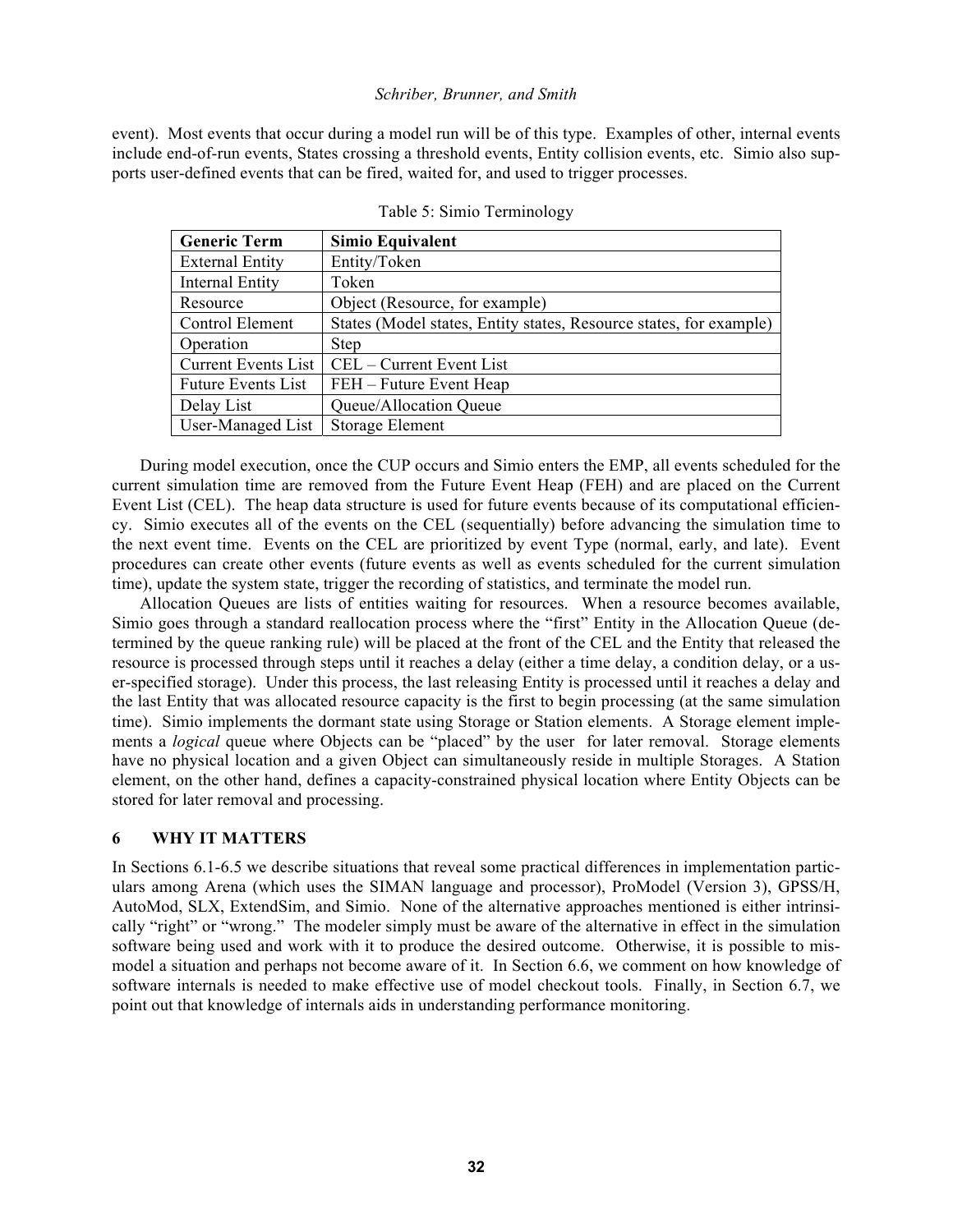## **6.1 Trying to Re-capture a Resource Immediately**

Suppose a job in a flexible job shop releases a machine (for which other less qualified jobs are waiting), then, as its next step, decides to re-capture that machine. Will the job re-capture the machine immediately or will another waiting job capture the machine instead?

Of interest here is the order of events following the giving up (release) of a resource. There are at least three alternatives: (1) Coupled with the giving up of the resource is the *immediate* choosing of the next user of the resource, without the releasing entity having yet become a contender for the resource; (2) The choosing of the next user of the resource is *deferred* until the releasing entity has become a contender; and (3) Without paying heed to other contenders, the releasing entity recaptures the resource immediately. Arena, ExtendSim, and Simio implement (1). ProModel implements (2). GPSS/H and AutoMod implement (3) by default. In SLX, using a low-level Control Variable as the resource state, the result is also (3). (Developers can implement higher-level resource constructs in SLX that behave in any of the three ways.)

## **6.2 The First in Line is Still Delayed**

Suppose two condition-delayed entities are waiting in a delay list because no units of a particular resource are idle. Suppose the first entity needs *two* units of the resource, whereas the second entity only needs *one* unit. Now assume that one unit of the resource becomes idle. The needs of the first list entity cannot yet be satisfied, but the needs of the second entity can. What will happen?

There are at least three possible alternatives: (1) Neither entity claims the idle resource unit; (2) The first entity claims the one idle resource unit and waits for a second unit; and (3) The second entity claims the idle resource unit and migrates to the ready state. As in Section 6.1, each of these alternatives comes into play in the tools considered here. Arena (SEIZE) and ProModel (GET or USE) implement (1) and (2) respectively, by default. AutoMod (GET or USE), GPSS/H (ENTER or TEST) and SLX (WAIT UNTIL on a Control Variable) implement (3) by default. ExtendSim also implements (3) by default. But ExtendSim gives the modeler the choice of locally implementing (1) for resources specified by the modeler. The modeler does this by checking an "Only allocate resource pool to the highest ranked Item" option for each such resource. Simio allows the modeler to select option (1) or (2) by using the Number of Objects property and the repeating resource seizes option with the Seize step.

## **6.3 Yielding Control Temporarily**

Suppose the active entity wants to give control to one or more Ready-State entities, but then needs to become the active entity again before the simulation clock has been advanced. This scenario might come into play, for example, if the active entity has opened a switch permitting a set of other entities to move past a point in the model, and then needs to re-close the switch after the forward movement of the other entities has been accomplished. As an example, consider a case where a group of identically flavored cartons of ice cream is to be transferred from an accumulation point to a conveyor leading to a one-flavorper-box packing operation.

In Arena and AutoMod, the effect can be accomplished *approximately* with a DELAY (Arena) or WAIT FOR (AutoMod) that puts the active entity into a time-delayed state for an arbitrarily short *but non-zero* simulated time. In ProModel, "WAIT 0" can be used to put the active entity back on the FEL. The entity will be returned later (wall-clock time, but at the same simulated time) by the CUP to the active state. In GPSS/H, the active Xact (Transaction) can execute a YIELD Block to migrate immediately from the active state to the ready state (positioned last in its priority class) and force a restart of the CEC scan. Higher-ranked CEC Xacts are then given a chance to become active before the yielding Xact becomes active again at the same simulated time.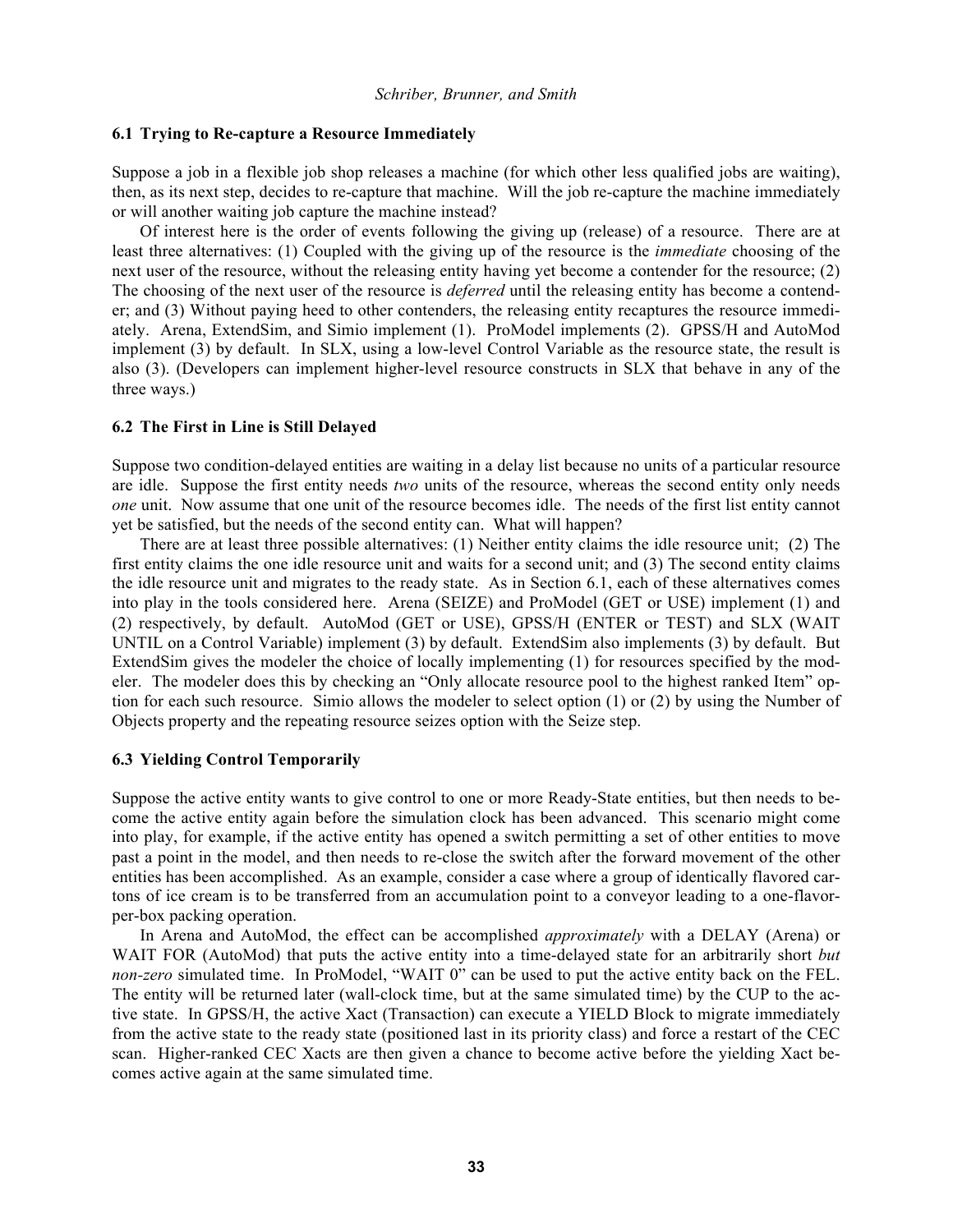SLX (YIELD) and Simio (Delay step with Math.Epsilon) both provide exact solutions where the active Puck (SLX) or Token (Simio) is shifted to the back of its priority class on the CEC and the next Puck/Token is made active.

In ExtendSim, "yield and then eventually resume" is part of the architecture. A message is sent out through the appropriate Block connector when an Item moves into or out of a Block. This message propagates to other connected Blocks, perhaps changing system status or moving Items from one Block to another as a result. When the originating Block eventually receives the reply, it continues processing the original Item.

# **6.4 Conditions Involving the Clock**

Every language provides a time-delay capability for FEL waiting. This works well when an entity needs to wait until a known clock value has been reached. But what if an entity needs to wait for a compound condition involving the clock, such as "wait until my input buffer is empty *or* it is exactly 5:00 PM?" A typical approach to this is to clone a dummy ("shadow") entity to do the time-based waiting. Management of such dummy entities can be cumbersome, particularly for very complex rules. ProModel does not use polled waiting, so a dummy entity would be the best approach available. (Otherwise, the condition would not be checked until the other component of the compound condition had a value change.) ExtendSim also does not use polled waiting, so a similar situation applies for ExtendSim, and any Block that can schedule events can be used. With Simio, entity objects can have multiple associated tokens, each waiting for a different component of the compound condition. This is similar to using a dummy entity, but perhaps not as cumbersome.

When a polled waiting mechanism is present, if a single entity tries to wait for a compound condition involving the clock, an interesting problem can arise. This is because the next polling time may not match the target clock time. Arena and AutoMod detect the truth of compound conditions via their endof-EMP polling mechanisms. GPSS/H also detects the truth via its version of polled waiting (refusalmode TEST). But in the absence of a something that waits on the FEL until exactly 5:00 PM (i.e., the approach recommended above for ProModel, ExtendSim, and Simio), all three of those tools are subject to the possibility that the first EMP that finds the condition true occurs when the clock has a value *greater* than 5:00 PM. This can be problematic if the exactness of 5:00 PM is important.

SLX recognizes the clock as a related wait-until target. A WAIT UNTIL using a future clock value in a way that contributes to the falseness of the condition will cause the Puck to be scheduled onto the FEL to force an EMP at the precise time referenced. This solves the greater-than-the-desired-time problem. Note that this Puck may also be waiting on one or more delay lists.

#### **6.5 Mixed-Mode Waiting**

Suppose many entities are waiting to capture a particular resource, while a user-created controller entity is waiting for the condition "shift status is off-shift and number waiting is less than six and resource is not currently in use" to take some action (such as shutting the resource down, in languages that allow userdefined entities to shut down resources; or displaying a status message). How can we guarantee that the controller will be able to "cut in front" of the waiting entities at the appropriate simulated time (before the idle resource is recaptured)?

One way to handle this would be through entity priorities in languages that offer this mechanism. However, as described below, that might not work even if the controller has relatively high priority. The key issue is the method used to implement the waiting. If it is "related" for the entities waiting to capture the resource and "polled" for the controller entity waiting for the compound condition (this is what we mean by the term "mixed-mode waiting"), things can get complicated. Every time the resource becomes free, a new entity will be selected from a delay list immediately in Arena and via the CEL in AutoMod, in both cases preceding the end-of-EMP checking for polled wait conditions (and thereby ignoring the entity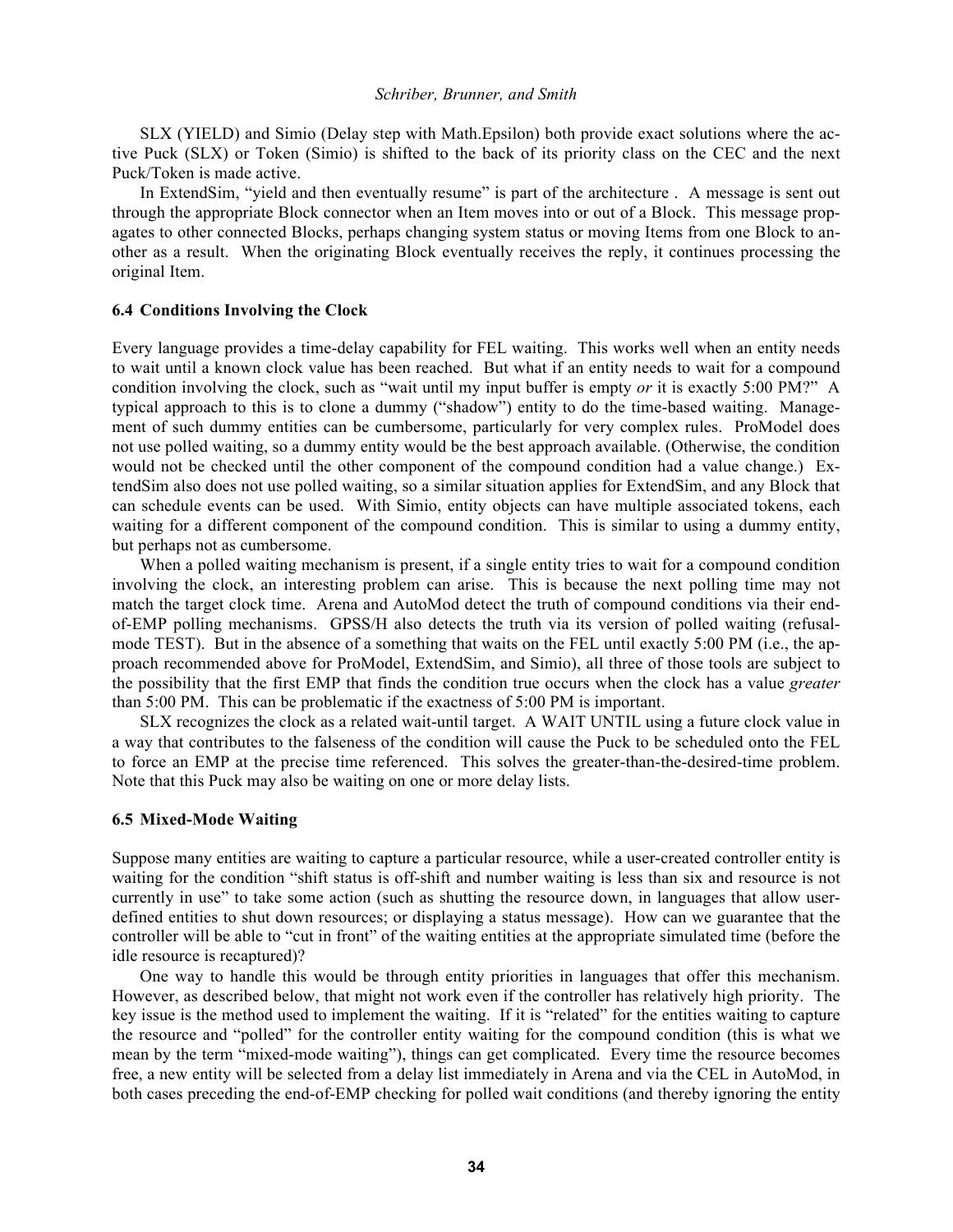priority of the controller). There are ways to work around this if desired, such as using a different type of operation to force a polled wait for entities wishing to use the resource.

In GPSS/H, using a high-priority controller Xact at a refusal-mode TEST Block, the controller waits at the front of the CEC. The Facility RELEASE triggers a scan restart and the controller does its job. In ProModel there is no polled waiting but there can be related waiting on compound conditions involving Variables. Variables would have to be defined and manipulated for each element of the Boolean condition and, to assure equal competition, the entities waiting to capture the resource might also have to use WAIT UNTIL instead of GET or USE. Another possibility with ProModel would be to have the entity that frees the resource do some state-checking right away (in effect becoming a surrogate for the controller). This is possible because of the deferred-selection method used by ProModel (see Section 6.2).

In the related waiting of SLX, a Puck awaiting a compound condition will be registered on the delay lists of those (and only those) Control Variables that are contributing to the falseness of the condition. The SLX architecture (in which only global or local Control Variables and the clock can be referenced in any sort of conditional wait at the lowest level) assures that there will already be Variables underlying the state changes being monitored. The modeler defines them as Control Variables.

As with ProModel and SLX, ExtendSim would use related waiting to detect and immediately respond to a change in the compound condition. Because the state change of the Resource is immediately broadcast as a message before the Resource is reallocated, this message can be used to control the sequence and logic of Item selection. A Resource is not allocated unless there is both downstream space for an Item and Resource availability, so blocking the output path from a Queue will prevent Resource allocation.

In Simio, Resource Objects can have their own logic implemented using Add-on Processes, so there is no need to use "controller entities" to implement the control mechanism. In this case, The "Off-Shift" and "Released" add-on processes can be used to check for the complex condition involving the shift status, queue size, and Resource status. Note that this is related waiting in that the condition will only be checked when the resource goes off-shift and/or when a unit of capacity is released.

#### **6.6 Interactive Model Verification**

We now comment briefly on why a detailed understanding of "how simulation software works" supports interactive probing of simulation-model behavior. In general, simulation models can be run interactively or in batch mode. Interactive runs are of use in checking out (verifying) model logic during model building and in troubleshooting a model when execution errors occur. Batch mode is then used to make production runs.

Interactive runs put a magnifying glass on a simulation while it executes. The modeler can follow the active entity step by step and display the current and future events lists and the delay and user-managed lists as well as other aspects of the model. These activities yield valuable insights into model behavior for the modeler who knows the underlying concepts. Without such knowledge, the modeler might not take full advantage of the software's interactive tools or, worse yet, might not even use the tools.

## **6.7 Performance Issues**

Simulation experiments can consume substantial amounts of computer time. Other things equal (including the model builder's skill), computer-time requirements depend on the design and implementation of the software used to build models. This dependency can be understood with knowledge of "how simulation software works." For example, consider user-managed lists vs. related waiting in models in which large numbers of entities contend for a resource. Performance is an important enough issue to motivate some simulation software (e.g., ExtendSim; SLX) to supply performance profilers which, for example, can produce histograms showing where CPU time is spent during model execution.